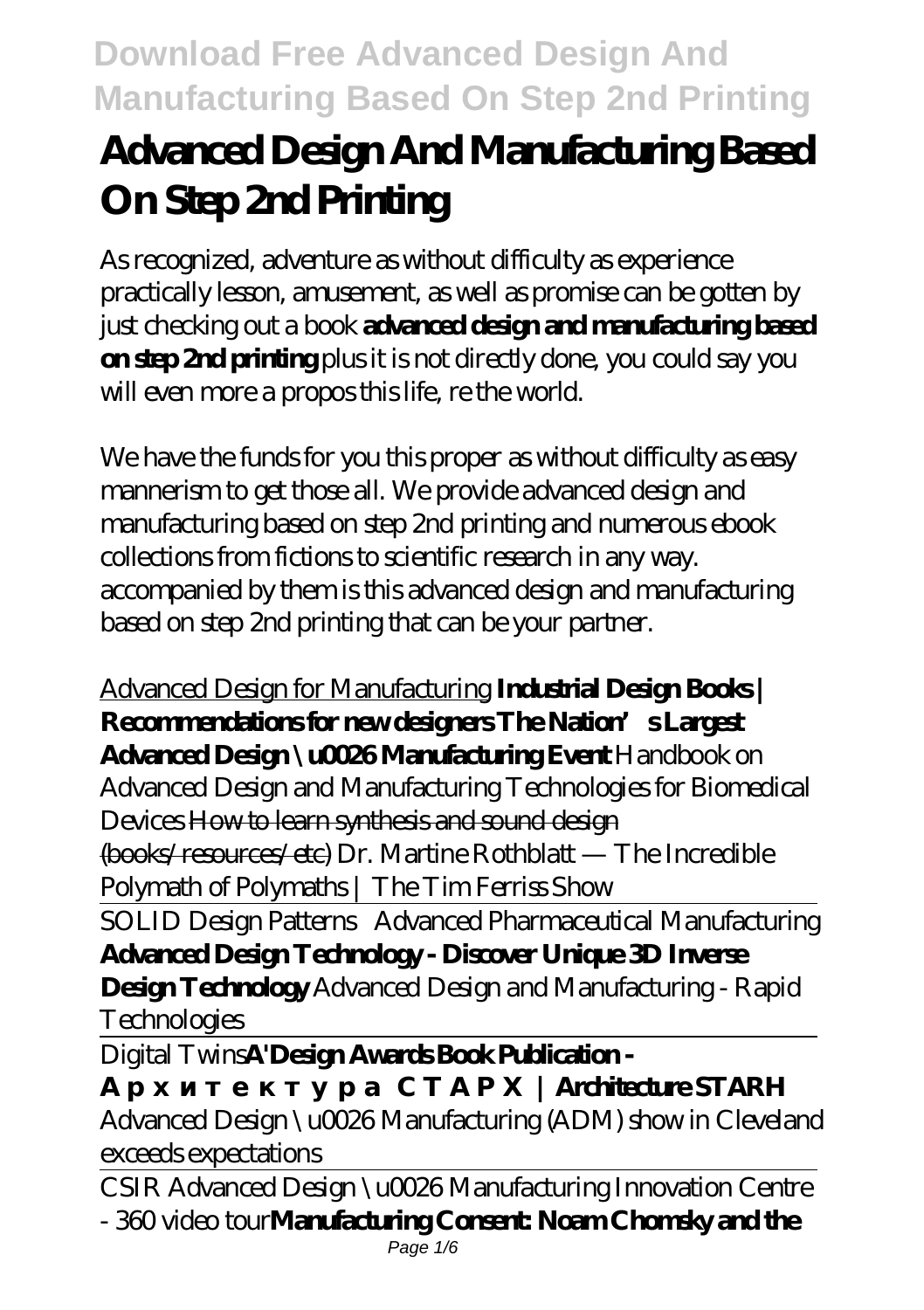**Media - Feature Film** This Jungle Book Scene is Genius - Shot by Shot Storyboard Breakdown *How To Find Growth Penny Stocks To Invest In* How to build Interactive Excel Dashboards How to DESIGN and ANALYSE a refrigeration system SVC 2 0 Webinar C 218 Advanced Design of Optical Thin Films presented by Ron Willey *Advanced Design And Manufacturing Based* Advanced Design and Manufacturing Based on STEP discusses the most successful of the proposed solutions – the STandard for Exchange of Product model, or STEP. STEP aims to provide a complete computer-interpretable product data format, so that users can integrate business and technical data to support all aspects of the product development cycle, e.g., design, analysis, manufacturing, sales and customer services.

# *Advanced Design and Manufacturing Based on STEP | SpringerLink*

Advanced Design & Manufacturing · 350 Heritage Avenue · Portsmouth NH, 03801 Phone: (603) 430-7573 · Fax: (603) 427-1624 · Email:

## *Advanced Design & Manufacturing*

Experience in Manufacturing Engineering. Advanced Design and Manufacturing was founded in 1990 by Ron Raby who worked as a Manufacturing Engineer at a Fortune 500 company prior to starting ADM with Caren Raby who also had experience designing electromechanical assemblies. They identified the need in the marketplace for a company that specialized in engineering services offering design and documentation capabilities, through turn-key contract manufacturing with complete functional testing.

#### *Advanced Design & Manufacturing - History*

Advanced Design and Manufacturing Based on STEP. [Xun Xu; Andrew Y C Nee] Home. WorldCat Home About WorldCat Help. Search. Search for Library Items Search for Lists Search for Page 2/6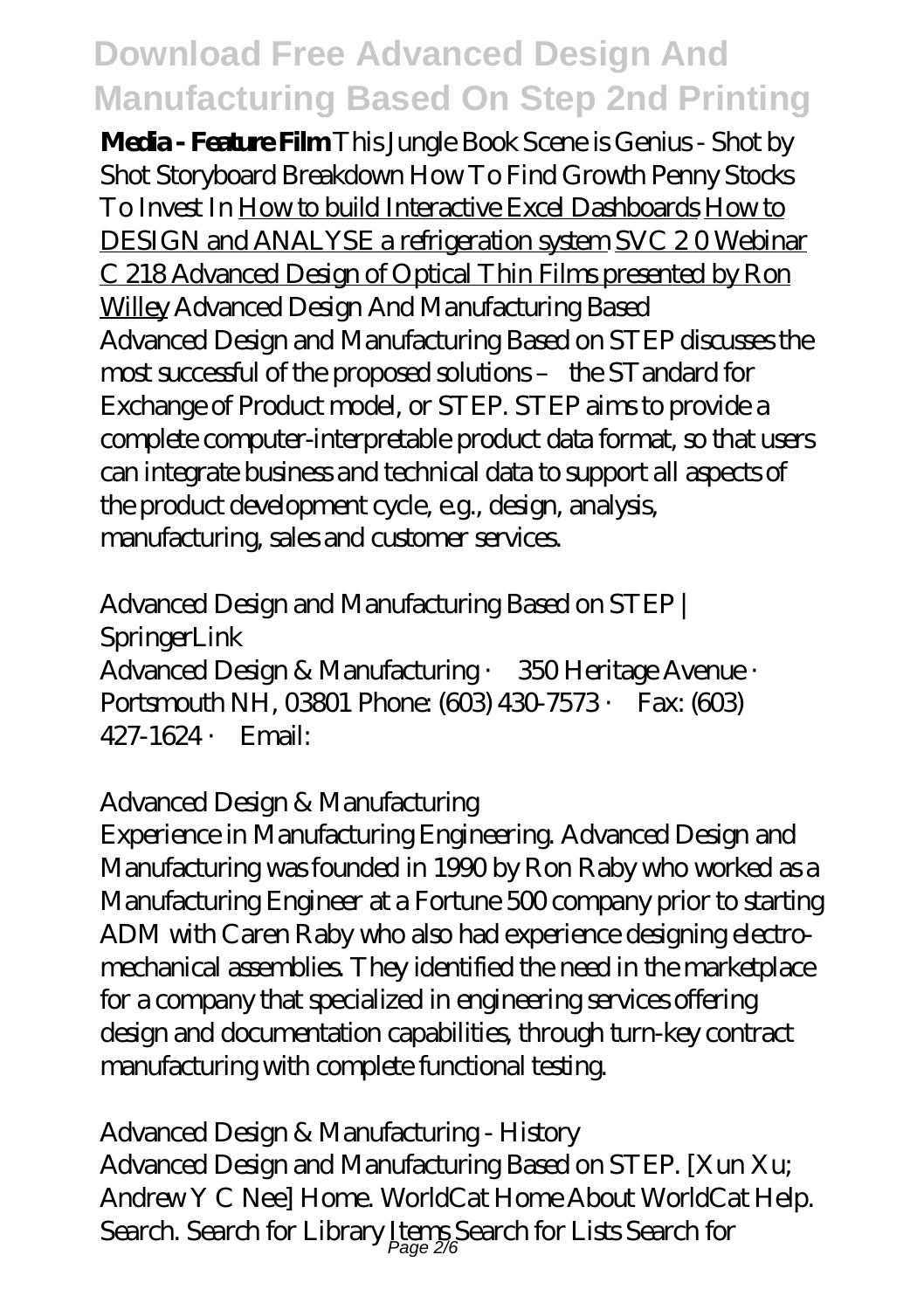Contacts Search for a Library. Create lists, bibliographies and reviews: or Search WorldCat. Find items in libraries near you ...

*Advanced Design and Manufacturing Based on STEP (Computer ...* APD&M's strength is our engineering design team, which separates us from traditional contract manufacturers, who typically just build to print. Working hand-in-hand with our customers gives APD&M engineers control and knowledge of the design, which carries through to the manufacturing process.

## *Advanced Product Design & Manufacturing*

Advanced manufacturing is the use of innovative technology to improve products or processes, with the relevant technology being described as "advanced," "innovative," or " cutting edge." Advanced manufacturing industries "increasingly integrate new innovative technologies in both products and processes.

## *Advanced manufacturing - Wikipedia*

Our comprehensive manufacturing event is a six-in-one trade show designed to give you a complete view of the product lifecycle—from prototype to production. Come explore the latest insights and solutions spanning medtech, packaging, automation, plastics, design, and quality.

#### *Advanced Manufacturing East*

Facility Design and Construction for Manufacturers of Advanced Materials. Fluor serves advanced material industries, including carbon-based materials, glass-based materials, ceramics, high valueadded metals, electronic materials, composites, polymers, and biomaterials. With decades of industry experience, Fluor provides engineering, design, procurement, consulting, construction, and construction management services to global manufacturing clients.

*Fluor Facility Design & Construction for Advanced ...* Page 3/6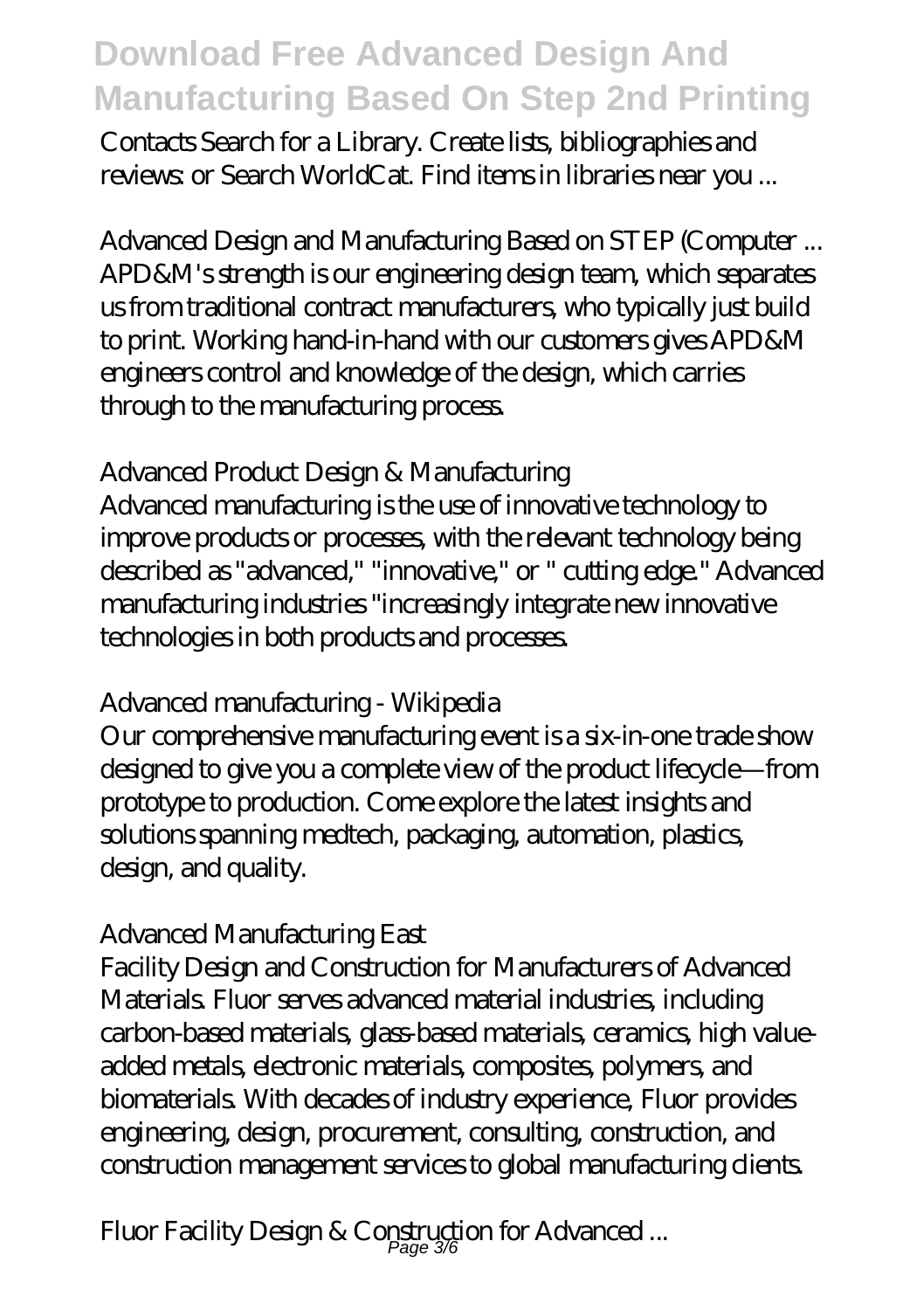Advanced search . Journal of Advanced Mechanical Design, Systems, and Manufacturing. Published by The Japan Society of Mechanical Engineers 1,250 registered articles ... (Validation based on fundamental theory and honing experiments) Kouji MATSUO, Yoshitomo SUZUKI, ...

*Journal of Advanced Mechanical Design, Systems, and ...*

Medtech moves fast. Keep the pace with the latest innovations and immerse yourself in a community of visionaries and industry leaders. It sall waiting at the region's most comprehensive medical design and manufacturing event— MD&M East.

# *MD&M East | Advanced Manufacturing East*

Advanced manufacturing is a collective term for new medical product manufacturing technologies that can improve drug quality, address shortages of medicines, and speed time-to-market. Every  $\mathsf{field}$ 

# *Advanced Manufacturing | FDA*

Advanced Product Design and Manufacturing Solutions, Corp. - 8451 Miralani Drive, Suite J - San Diego, CA 92126 - Telephone: (858) 348-1000 - Email: pdmsales@pdmsolutions.net. ©2011 Advanced Product Design and Manufacturing Solutions Corp. All Rights Reserved.

*Advanced Product Design and Manufacturing Solutions - Main ...* Advance Manufacturing Technology Adoption in Developing Countries- This study was based on the advanced manufacturing technology adaption. Best Assignment helpers Online. Search. Pay  $N_{\Omega}$ 

*Advance Manufacturing Technology Adoption in Developing ...* The International Journal of Advanced Manufacturing Technology bridges the gap between pure research journals and the more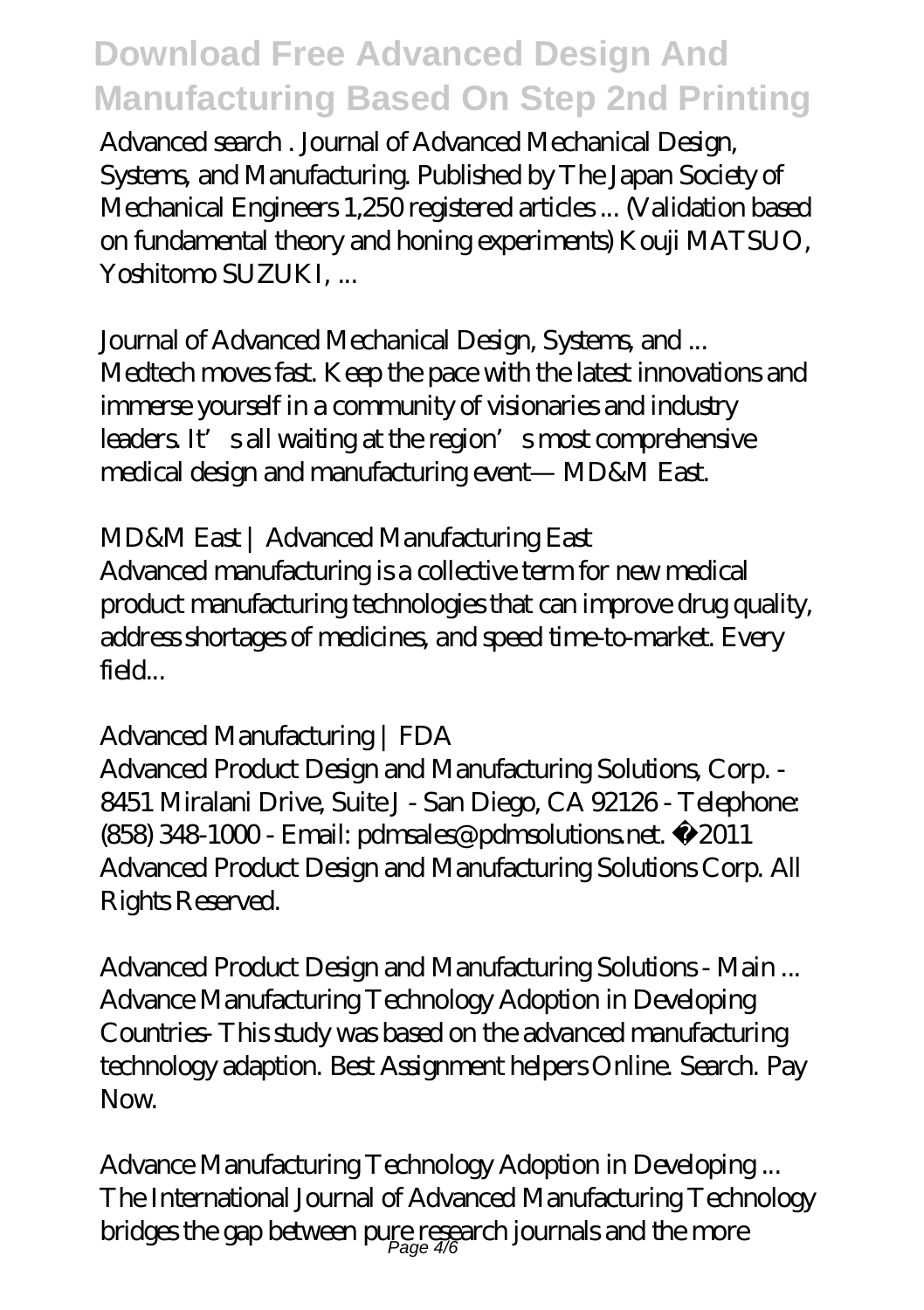practical publications on advanced manufacturing and systems. It therefore provides an outstanding forum for papers covering applications-based research topics relevant to manufacturing processes, machines and process ...

#### *The International Journal of Advanced Manufacturing ...*

Advanced Design Corporation (ADC), a small business with headquarters in Woodbridge, Virginia, has been providing cost effective, best value solutions to the Federal Government and corporate entities for close to 50 years. We strive to continuously exceed our customers' expectations by utilizing talented personnel and the highest level of ...

### *Advanced Design Corporation*

As an innovative, fundamental and scientific journal, Advances in Manufacturing aims to describe the latest regional and global research results and forefront developments in advanced manufacturing field. As such, it serves as an international platform for academic exchange between experts, scholars and researchers in this field.

## *Advances in Manufacturing | Home*

Schneider Electric develops products to manage energy and process it in ways that are safe, reliable, efficient, and sustainable. By connecting their design and advanced manufacturing processes with Autodesk Moldflow, Schneider Electric were able to reduce product time to market by 50%. Explore simulation solutions.

#### *Advanced Manufacturing Software | Manufacturing Solutions ...*

This project, which was located an a medium stage start-up company, involved modeling the manufacturing system for material resource planning and yield tracking. It developed a scan-code based inventory tracking system and created a time study for future production need.